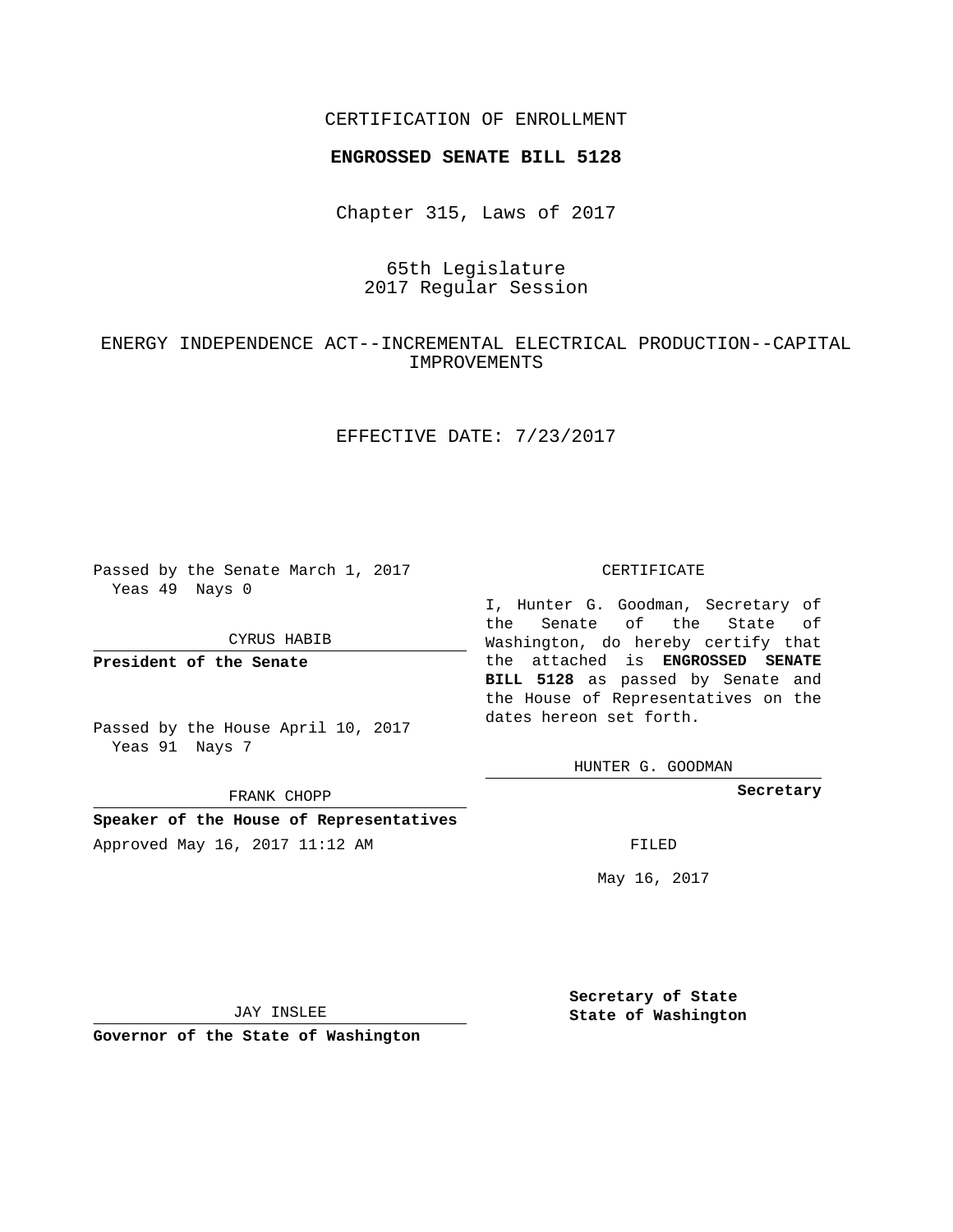#### **ENGROSSED SENATE BILL 5128**

Passed Legislature - 2017 Regular Session

**State of Washington 65th Legislature 2017 Regular Session**

**By** Senators Takko, Rivers, and Chase

Read first time 01/13/17. Referred to Committee on Energy, Environment & Telecommunications.

 AN ACT Relating to allowing incremental electricity produced as a result of certain capital investment projects to qualify as an 3 eligible renewable resource under the energy independence act; and amending RCW 19.285.030, 19.285.040, and 19.285.080.

5 BE IT ENACTED BY THE LEGISLATURE OF THE STATE OF WASHINGTON:

6 **Sec. 1.** RCW 19.285.030 and 2014 c 45 s 1 are each amended to 7 read as follows:

8 The definitions in this section apply throughout this chapter 9 unless the context clearly requires otherwise.

10 (1) "Attorney general" means the Washington state office of the 11 attorney general.

 (2) "Auditor" means: (a) The Washington state auditor's office or its designee for qualifying utilities under its jurisdiction that are not investor-owned utilities; or (b) an independent auditor selected by a qualifying utility that is not under the jurisdiction of the state auditor and is not an investor-owned utility.

 (3)(a) "Biomass energy" includes: (i) Organic by-products of pulping and the wood manufacturing process; (ii) animal manure; (iii) solid organic fuels from wood; (iv) forest or field residues; (v) untreated wooden demolition or construction debris; (vi) food waste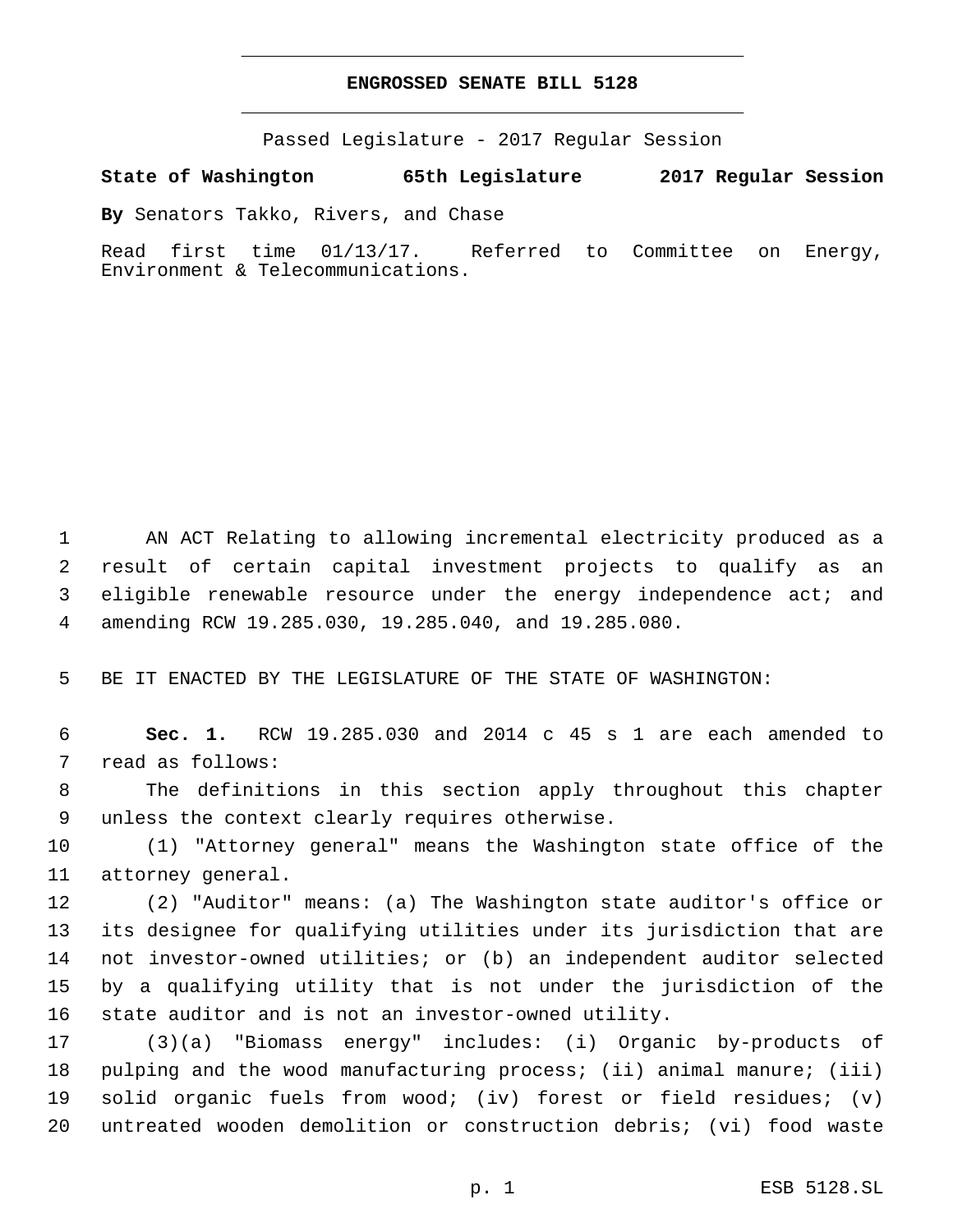and food processing residuals; (vii) liquors derived from algae; (viii) dedicated energy crops; and (ix) yard waste.

 (b) "Biomass energy" does not include: (i) Wood pieces that have been treated with chemical preservatives such as creosote, pentachlorophenol, or copper-chrome-arsenic; (ii) wood from old 6 growth forests; or (iii) municipal solid waste.

 (4) "Coal transition power" has the same meaning as defined in 8 RCW 80.80.010.

 (5) "Commission" means the Washington state utilities and 10 transportation commission.

 (6) "Conservation" means any reduction in electric power consumption resulting from increases in the efficiency of energy use, 13 production, or distribution.

 (7) "Cost-effective" has the same meaning as defined in RCW 15 80.52.030.

 (8) "Council" means the Washington state apprenticeship and training council within the department of labor and industries.

 (9) "Customer" means a person or entity that purchases electricity for ultimate consumption and not for resale.

 (10) "Department" means the department of commerce or its 21 successor.

 (11) "Distributed generation" means an eligible renewable resource where the generation facility or any integrated cluster of such facilities has a generating capacity of not more than five 25 megawatts.

(12) "Eligible renewable resource" means:26

 (a) Electricity from a generation facility powered by a renewable resource other than freshwater that commences operation after March 31, 1999, where: (i) The facility is located in the Pacific Northwest; or (ii) the electricity from the facility is delivered into Washington state on a real-time basis without shaping, storage, 32 or integration services;

 (b) Incremental electricity produced as a result of efficiency improvements completed after March 31, 1999, to hydroelectric generation projects owned by a qualifying utility and located in the Pacific Northwest where the additional generation does not result in 37 new water diversions or impoundments;

 (c) Hydroelectric generation from a project completed after March 31, 1999, where the generation facility is located in irrigation pipes, irrigation canals, water pipes whose primary purpose is for

p. 2 ESB 5128.SL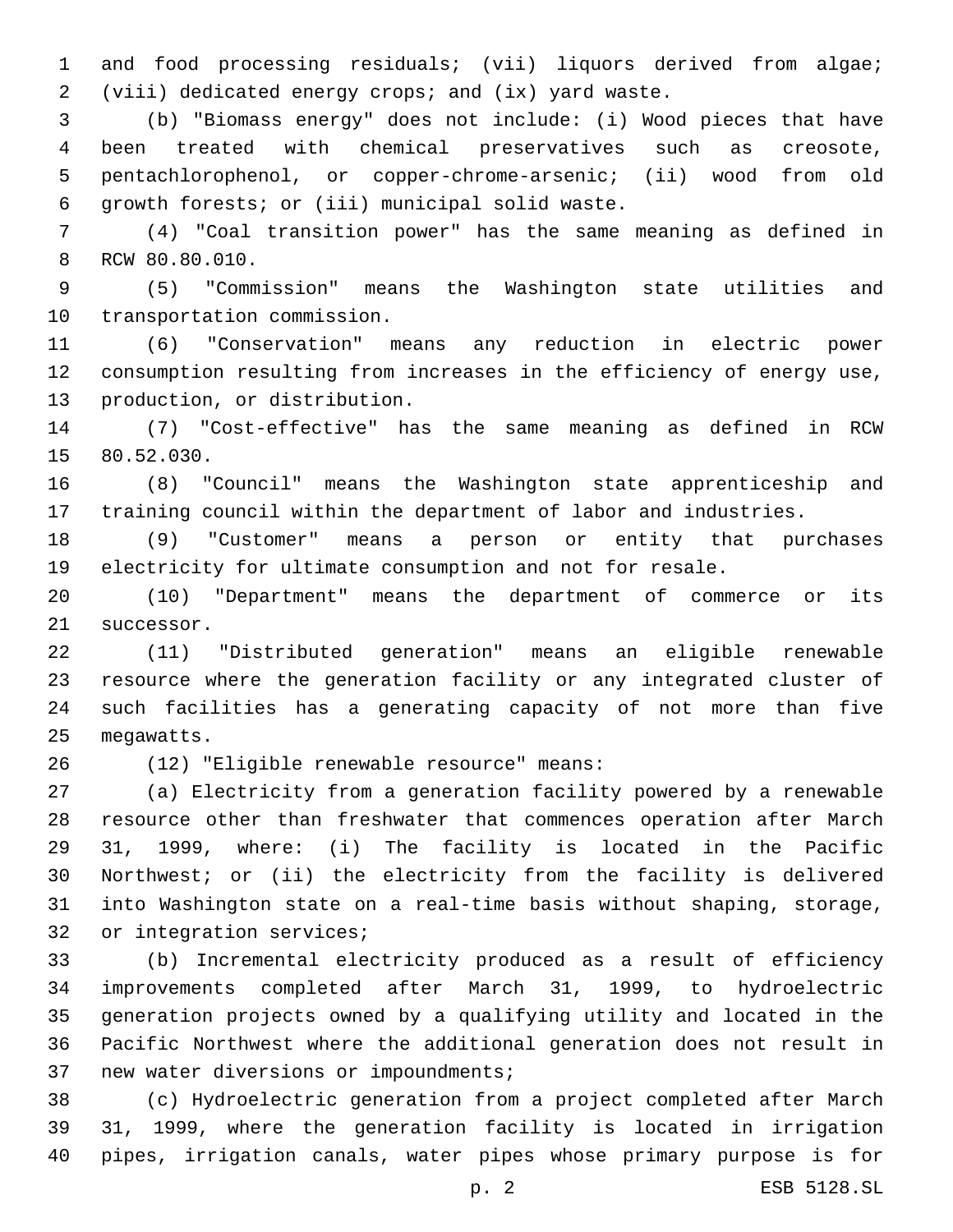conveyance of water for municipal use, and wastewater pipes located in Washington where the generation does not result in new water 3 diversions or impoundments;

(d) Qualified biomass energy; ((or))

 (e) For a qualifying utility that serves customers in other states, electricity from a generation facility powered by a renewable resource other than freshwater that commences operation after March 31, 1999, where: (i) The facility is located within a state in which the qualifying utility serves retail electrical customers; and (ii) the qualifying utility owns the facility in whole or in part or has a long-term contract with the facility of at least twelve months or more; or

 (f)(i) Incremental electricity produced as a result of a capital investment completed after January 1, 2010, that increases, relative 15 to a baseline level of generation prior to the capital investment, the amount of electricity generated in a facility that generates qualified biomass energy as defined under subsection (18)(c)(ii) of this section and that commenced operation before March 31, 1999.

 (ii) Beginning January 1, 2007, the facility must demonstrate its baseline level of generation over a three-year period prior to the capital investment in order to calculate the amount of incremental 22 electricity produced.

 (iii) The facility must demonstrate that the incremental 24 electricity resulted from the capital investment, which does not include expenditures on operation and maintenance in the normal course of business, through direct or calculated measurement.

 (13) "Investor-owned utility" has the same meaning as defined in 28 RCW 19.29A.010.

 (14) "Load" means the amount of kilowatt-hours of electricity delivered in the most recently completed year by a qualifying utility 31 to its Washington retail customers.

 (15)(a) "Nonpower attributes" means all environmentally related characteristics, exclusive of energy, capacity reliability, and other electrical power service attributes, that are associated with the generation of electricity from a renewable resource, including but not limited to the facility's fuel type, geographic location, vintage, qualification as an eligible renewable resource, and avoided emissions of pollutants to the air, soil, or water, and avoided emissions of carbon dioxide and other greenhouse gases.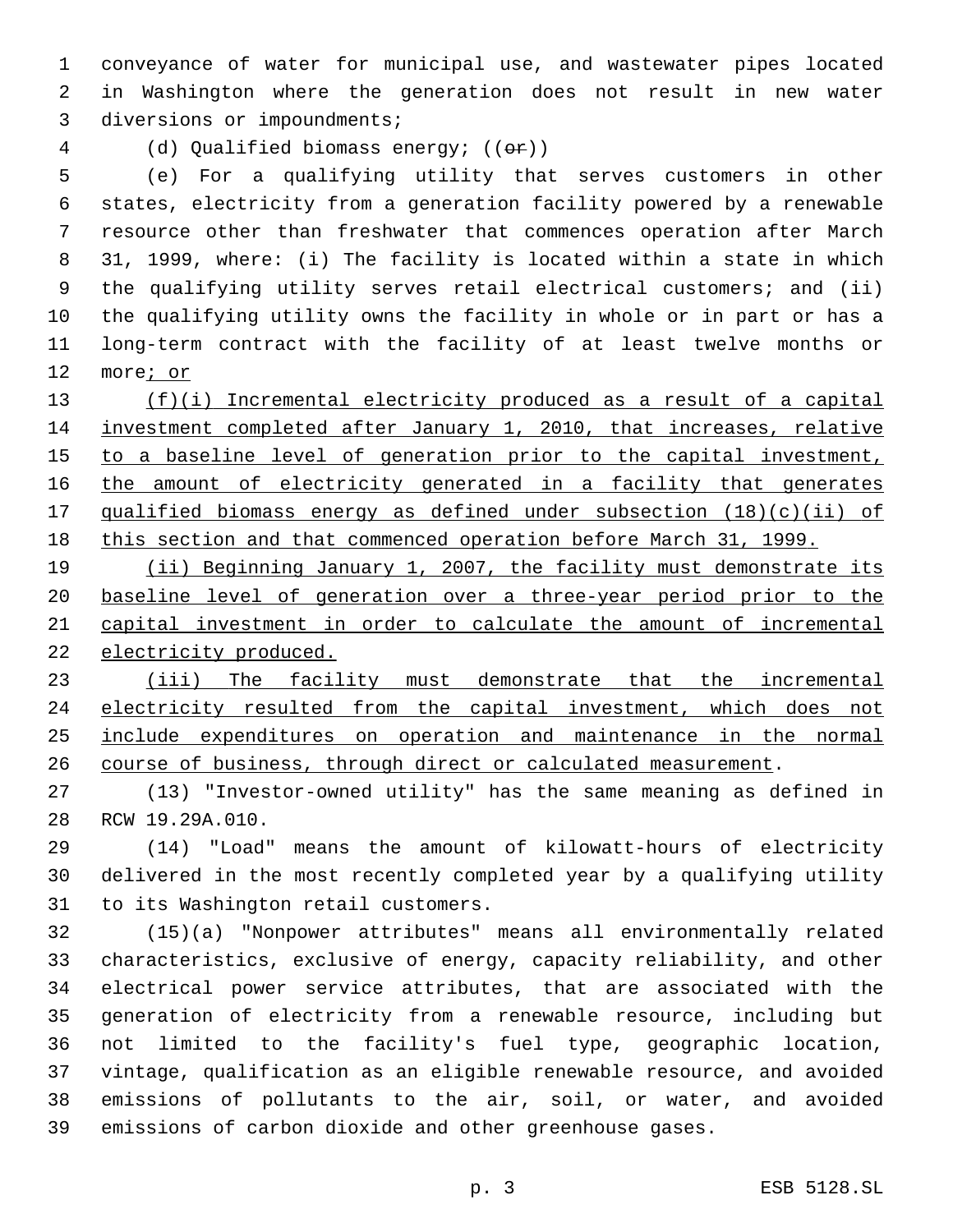(b) "Nonpower attributes" does not include any aspects, claims, characteristics, and benefits associated with the on-site capture and destruction of methane or other greenhouse gases at a facility through a digester system, landfill gas collection system, or other mechanism, which may be separately marketable as greenhouse gas emission reduction credits, offsets, or similar tradable commodities. However, these separate avoided emissions may not result in or otherwise have the effect of attributing greenhouse gas emissions to 9 the electricity.

 (16) "Pacific Northwest" has the same meaning as defined for the Bonneville power administration in section 3 of the Pacific Northwest electric power planning and conservation act (94 Stat. 2698; 16 13 U.S.C. Sec. 839a).

 (17) "Public facility" has the same meaning as defined in RCW 15 39.35C.010.

 (18) "Qualified biomass energy" means electricity produced from a biomass energy facility that: (a) Commenced operation before March 31, 1999; (b) contributes to the qualifying utility's load; and (c) is owned either by: (i) A qualifying utility; or (ii) an industrial facility that is directly interconnected with electricity facilities that are owned by a qualifying utility and capable of carrying 22 electricity at transmission voltage.

 (19) "Qualifying utility" means an electric utility, as the term "electric utility" is defined in RCW 19.29A.010, that serves more than twenty-five thousand customers in the state of Washington. The number of customers served may be based on data reported by a utility in form 861, "annual electric utility report," filed with the energy information administration, United States department of energy.

 (20) "Renewable energy credit" means a tradable certificate of proof of at least one megawatt-hour of an eligible renewable resource where the generation facility is not powered by freshwater. The certificate includes all of the nonpower attributes associated with that one megawatt-hour of electricity, and the certificate is verified by a renewable energy credit tracking system selected by the 35 department.

 (21) "Renewable resource" means: (a) Water; (b) wind; (c) solar energy; (d) geothermal energy; (e) landfill gas; (f) wave, ocean, or tidal power; (g) gas from sewage treatment facilities; (h) biodiesel fuel as defined in RCW 82.29A.135 that is not derived from crops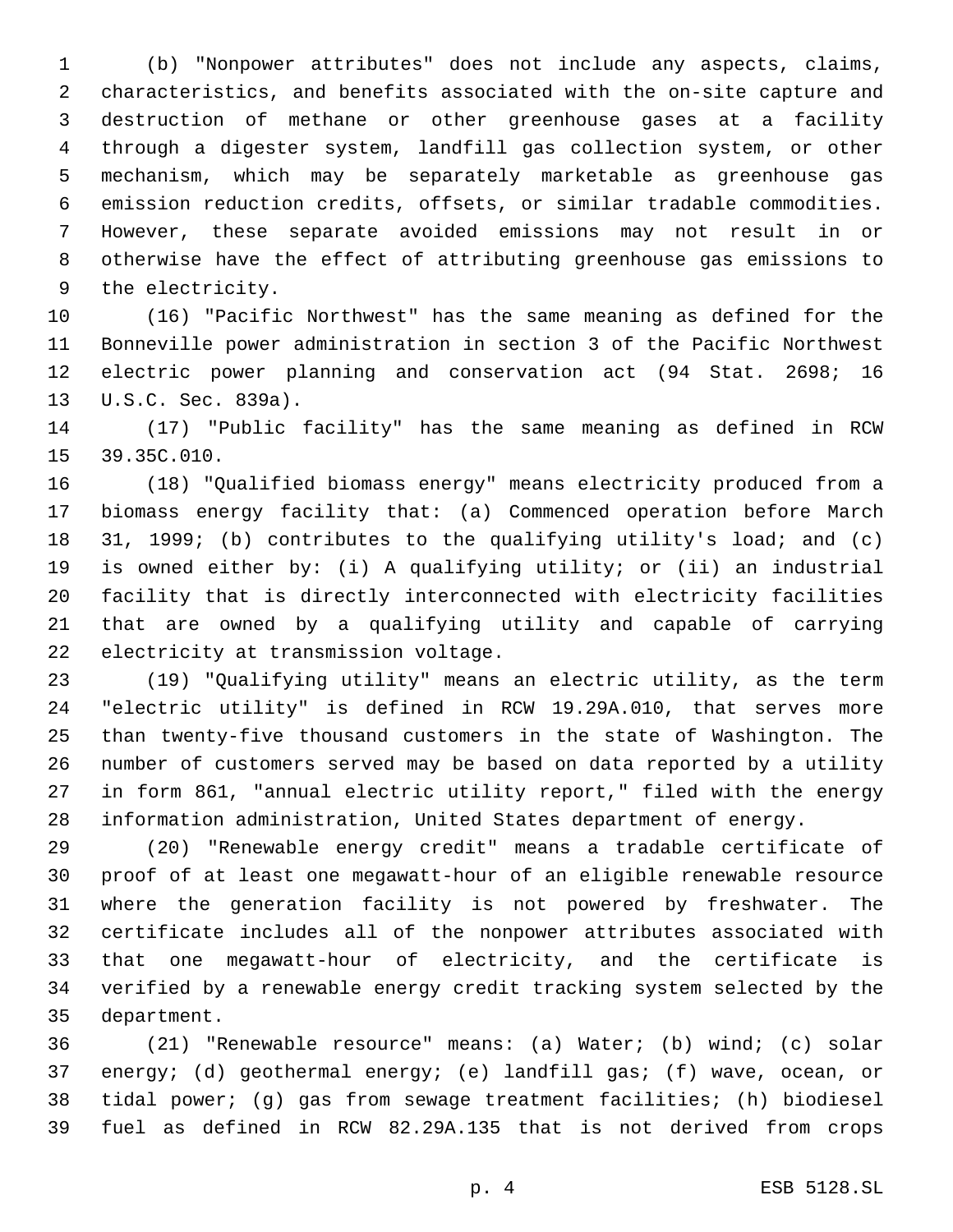raised on land cleared from old growth or first-growth forests where the clearing occurred after December 7, 2006; or (i) biomass energy.

 (22) "Rule" means rules adopted by an agency or other entity of Washington state government to carry out the intent and purposes of 5 this chapter.

 (23) "Year" means the twelve-month period commencing January 1st 7 and ending December 31st.

 **Sec. 2.** RCW 19.285.040 and 2014 c 26 s 1 are each amended to 9 read as follows:

 (1) Each qualifying utility shall pursue all available conservation that is cost-effective, reliable, and feasible.

 (a) By January 1, 2010, using methodologies consistent with those used by the Pacific Northwest electric power and conservation planning council in the most recently published regional power plan as it existed on June 12, 2014, or a subsequent date as may be provided by the department or the commission by rule, each qualifying utility shall identify its achievable cost-effective conservation potential through 2019. Nothing in the rule adopted under this subsection precludes a qualifying utility from using its utility specific conservation measures, values, and assumptions in identifying its achievable cost-effective conservation potential. At least every two years thereafter, the qualifying utility shall review and update this assessment for the subsequent ten-year period.

 (b) Beginning January 2010, each qualifying utility shall establish and make publicly available a biennial acquisition target for cost-effective conservation consistent with its identification of achievable opportunities in (a) of this subsection, and meet that target during the subsequent two-year period. At a minimum, each biennial target must be no lower than the qualifying utility's pro rata share for that two-year period of its cost-effective conservation potential for the subsequent ten-year period.

 (c)(i) Except as provided in (c)(ii) and (iii) of this subsection, beginning on January 1, 2014, cost-effective conservation achieved by a qualifying utility in excess of its biennial acquisition target may be used to help meet the immediately subsequent two biennial acquisition targets, such that no more than twenty percent of any biennial target may be met with excess conservation savings.38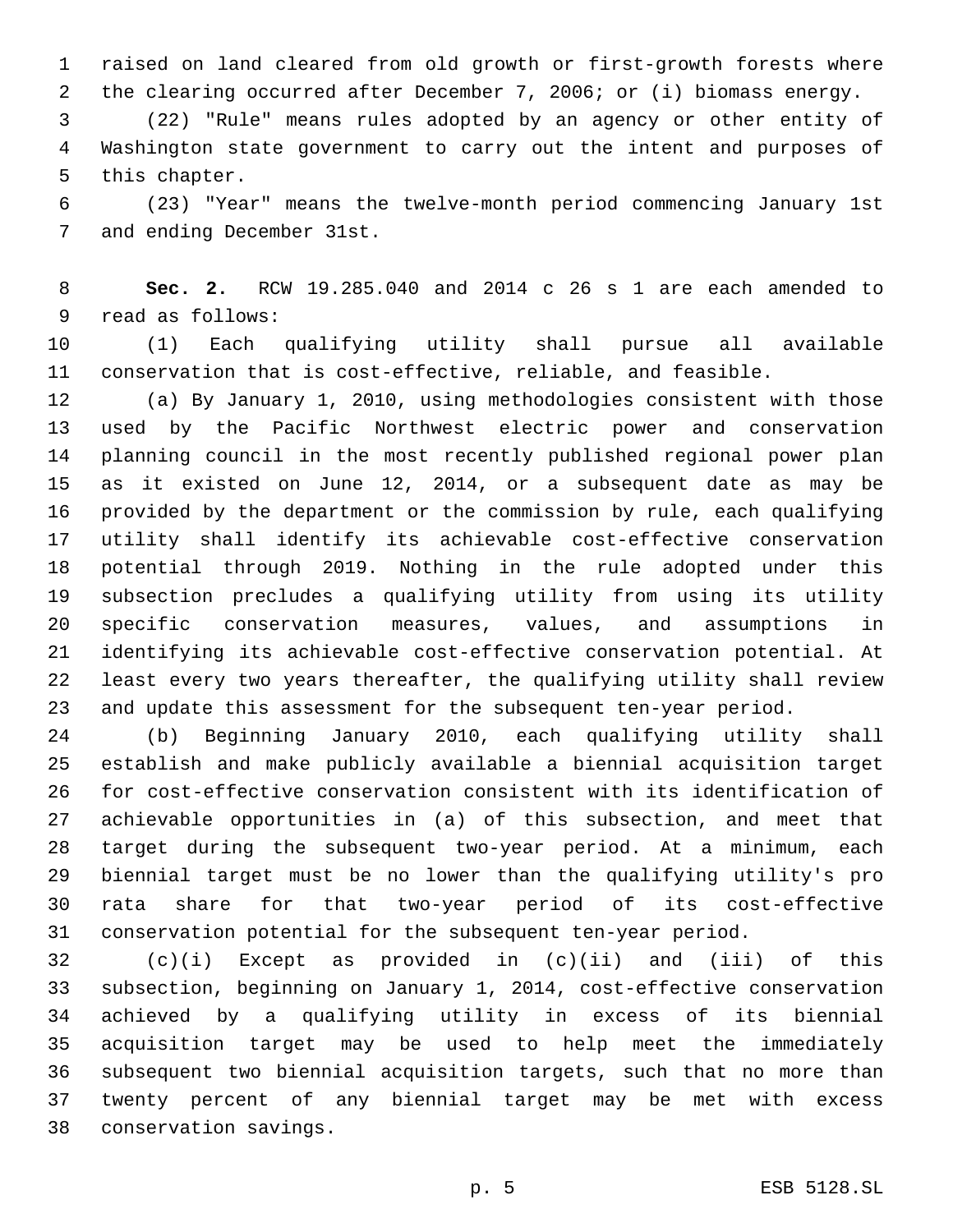(ii) Beginning January 1, 2014, a qualifying utility may use single large facility conservation savings in excess of its biennial target to meet up to an additional five percent of the immediately subsequent two biennial acquisition targets, such that no more than twenty-five percent of any biennial target may be met with excess conservation savings allowed under all of the provisions of this 7 section combined. For the purposes of this subsection  $(1)(c)(ii)$ , "single large facility conservation savings" means cost-effective conservation savings achieved in a single biennial period at the premises of a single customer of a qualifying utility whose annual electricity consumption prior to the conservation savings exceeded 12 five average megawatts.

 (iii) Beginning January 1, 2012, and until December 31, 2017, a qualifying utility with an industrial facility located in a county with a population between ninety-five thousand and one hundred fifteen thousand that is directly interconnected with electricity facilities that are capable of carrying electricity at transmission 18 voltage( $(\frac{1}{r})$ ) may use cost-effective conservation from that industrial facility in excess of its biennial acquisition target to help meet the immediately subsequent two biennial acquisition targets, such that no more than twenty-five percent of any biennial target may be met with excess conservation savings allowed under all of the 23 provisions of this section combined.

 (d) In meeting its conservation targets, a qualifying utility may count high-efficiency cogeneration owned and used by a retail electric customer to meet its own needs. High-efficiency cogeneration is the sequential production of electricity and useful thermal energy from a common fuel source, where, under normal operating conditions, the facility has a useful thermal energy output of no less than thirty-three percent of the total energy output. The reduction in load due to high-efficiency cogeneration shall be: (i) Calculated as the ratio of the fuel chargeable to power heat rate of the cogeneration facility compared to the heat rate on a new and clean basis of a best-commercially available technology combined-cycle natural gas-fired combustion turbine; and (ii) counted towards meeting the biennial conservation target in the same manner as other 37 conservation savings.

 (e) The commission may determine if a conservation program implemented by an investor-owned utility is cost-effective based on 40 the commission's policies and practice.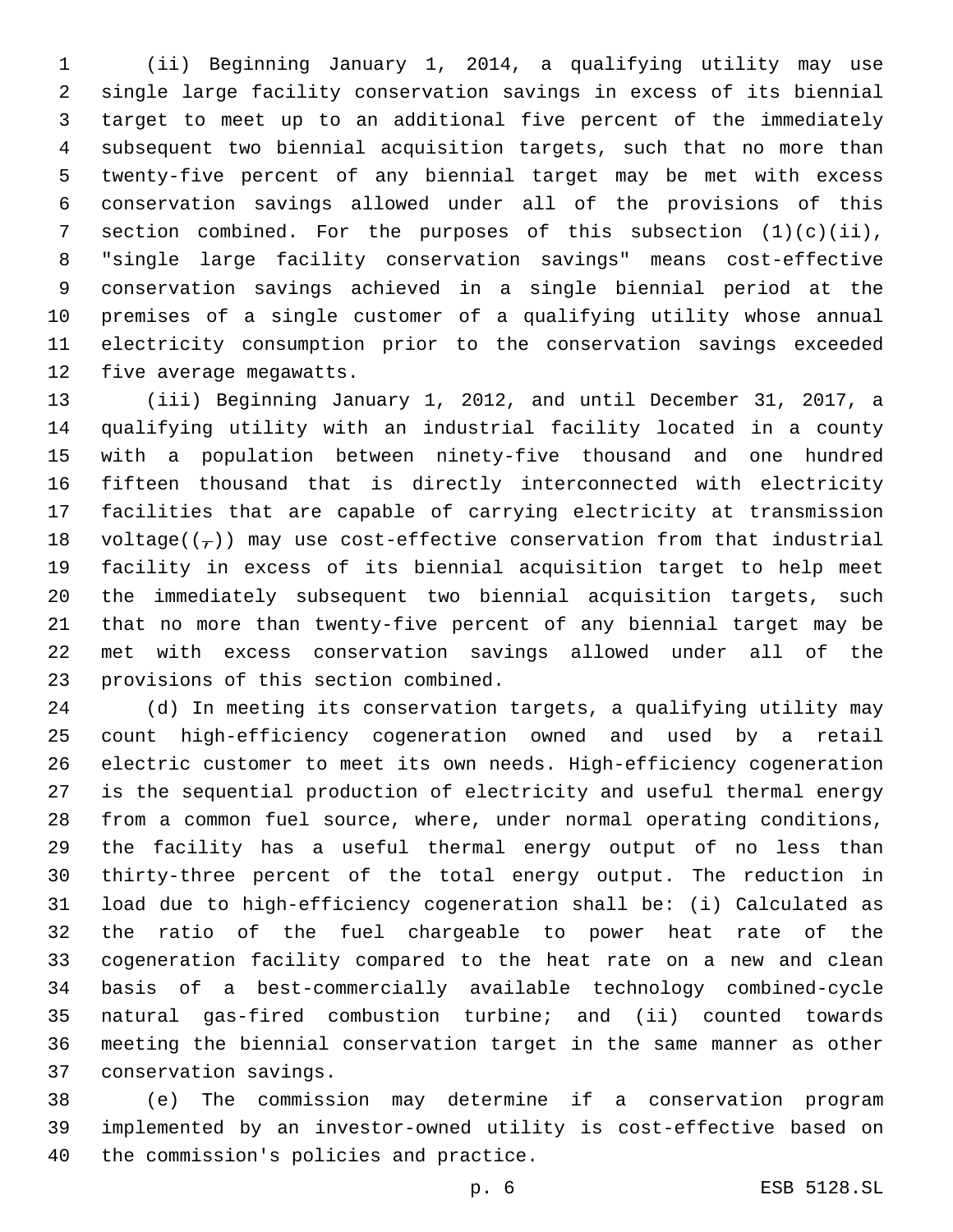(f) The commission may rely on its standard practice for review and approval of investor-owned utility conservation targets.

 (2)(a) Except as provided in (j) of this subsection, each qualifying utility shall use eligible renewable resources or acquire equivalent renewable energy credits, or any combination of them, to 6 meet the following annual targets:

 (i) At least three percent of its load by January 1, 2012, and 8 each year thereafter through December 31, 2015;

 (ii) At least nine percent of its load by January 1, 2016, and each year thereafter through December 31, 2019; and

 (iii) At least fifteen percent of its load by January 1, 2020, 12 and each year thereafter.

 (b) A qualifying utility may count distributed generation at double the facility's electrical output if the utility: (i) Owns or has contracted for the distributed generation and the associated renewable energy credits; or (ii) has contracted to purchase the 17 associated renewable energy credits.

 (c) In meeting the annual targets in (a) of this subsection, a qualifying utility shall calculate its annual load based on the average of the utility's load for the previous two years.

 (d) A qualifying utility shall be considered in compliance with an annual target in (a) of this subsection if: (i) The utility's weather-adjusted load for the previous three years on average did not increase over that time period; (ii) after December 7, 2006, the utility did not commence or renew ownership or incremental purchases of electricity from resources other than coal transition power or renewable resources other than on a daily spot price basis and the electricity is not offset by equivalent renewable energy credits; and (iii) the utility invested at least one percent of its total annual retail revenue requirement that year on eligible renewable resources, renewable energy credits, or a combination of both.

 (e) The requirements of this section may be met for any given year with renewable energy credits produced during that year, the preceding year, or the subsequent year. Each renewable energy credit may be used only once to meet the requirements of this section.

 (f) In complying with the targets established in (a) of this 37 subsection, a qualifying utility may not count:

 (i) Eligible renewable resources or distributed generation where the associated renewable energy credits are owned by a separate 40 entity; or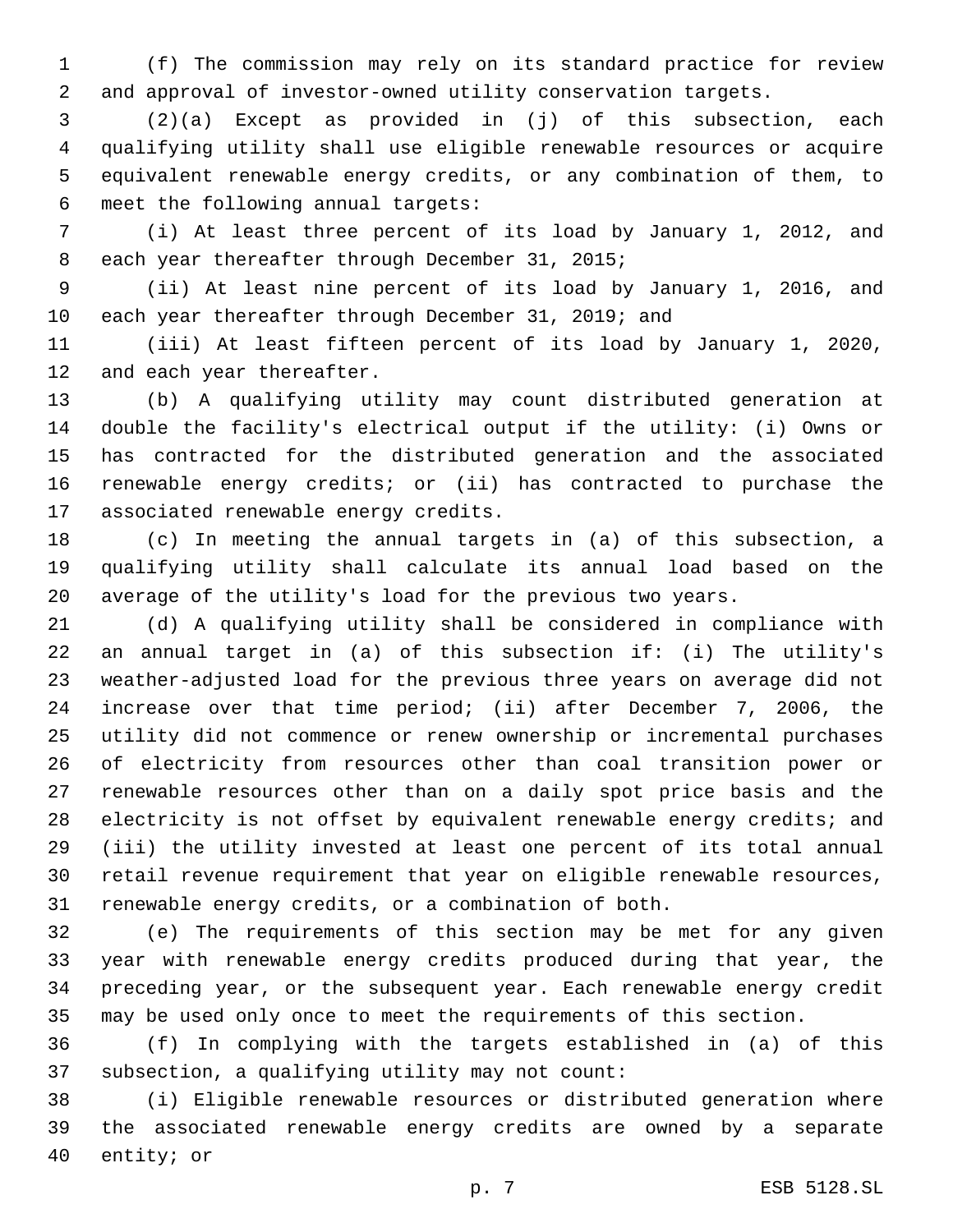(ii) Eligible renewable resources or renewable energy credits obtained for and used in an optional pricing program such as the program established in RCW 19.29A.090.3

 (g) Where fossil and combustible renewable resources are cofired in one generating unit located in the Pacific Northwest where the cofiring commenced after March 31, 1999, the unit shall be considered to produce eligible renewable resources in direct proportion to the percentage of the total heat value represented by the heat value of 9 the renewable resources.

 (h)(i) A qualifying utility that acquires an eligible renewable resource or renewable energy credit may count that acquisition at one 12 and two-tenths times its base value:

 (A) Where the eligible renewable resource comes from a facility that commenced operation after December 31, 2005; and

 (B) Where the developer of the facility used apprenticeship programs approved by the council during facility construction.

 (ii) The council shall establish minimum levels of labor hours to be met through apprenticeship programs to qualify for this extra 19 credit.

 (i) A qualifying utility shall be considered in compliance with an annual target in (a) of this subsection if events beyond the reasonable control of the utility that could not have been reasonably anticipated or ameliorated prevented it from meeting the renewable energy target. Such events include weather-related damage, mechanical failure, strikes, lockouts, and actions of a governmental authority that adversely affect the generation, transmission, or distribution of an eligible renewable resource under contract to a qualifying 28 utility.

 (j)(i) Beginning January 1, 2016, only a qualifying utility that owns or is directly interconnected to a qualified biomass energy facility may use qualified biomass energy to meet its compliance 32 obligation under this subsection.

 (ii) A qualifying utility may no longer use electricity and associated renewable energy credits from a qualified biomass energy facility if the associated industrial pulping or wood manufacturing facility ceases operation other than for purposes of maintenance or 37 upgrade.

 (k) An industrial facility that hosts a qualified biomass energy facility may only transfer or sell renewable energy credits associated with qualified biomass energy generated at its facility to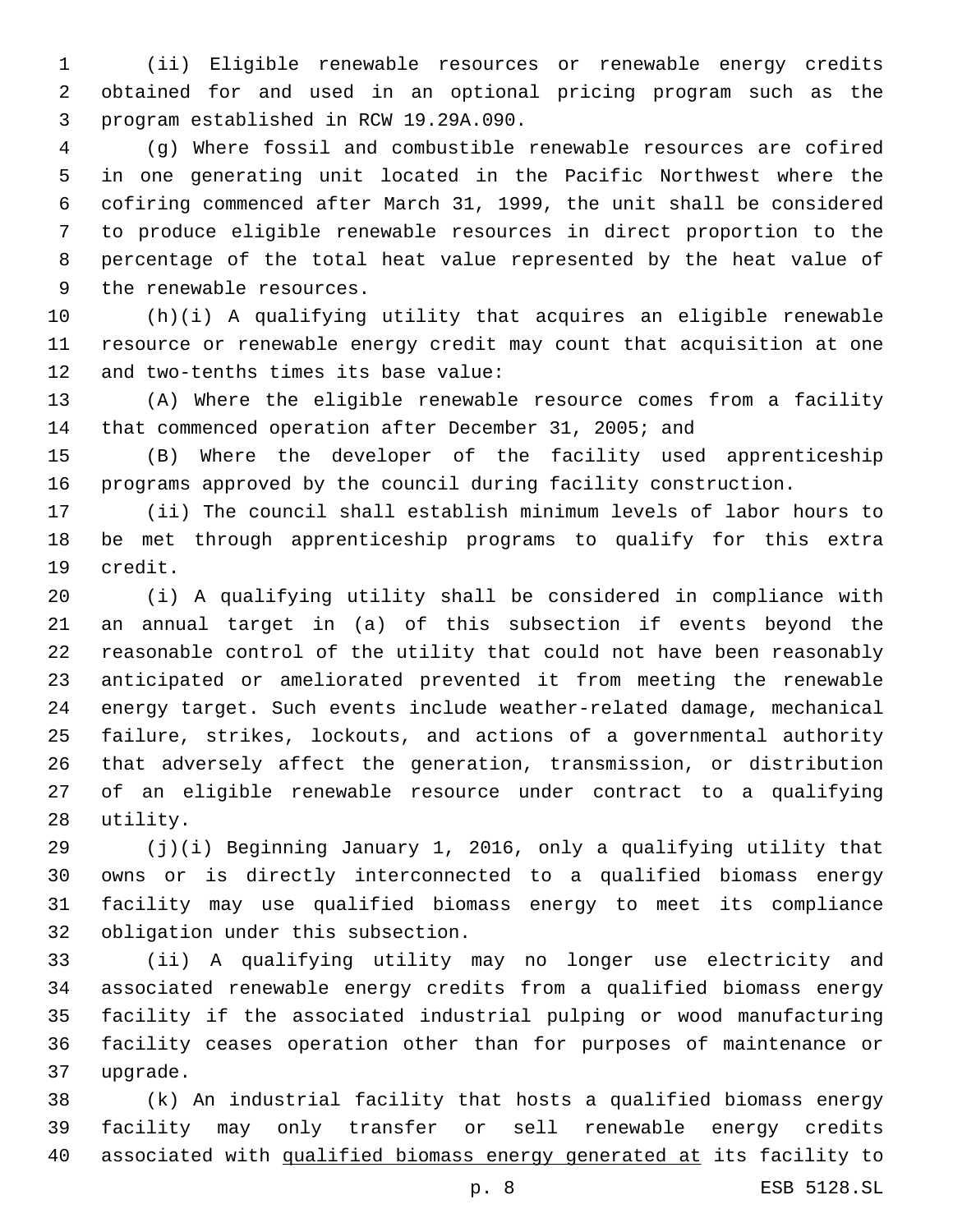the qualifying utility with which it is directly interconnected with facilities owned by such a qualifying utility and that are capable of carrying electricity at transmission voltage. The qualifying utility may only use an amount of renewable energy credits associated with qualified biomass energy that are equivalent to the proportionate amount of its annual targets under (a)(ii) and (iii) of this subsection that was created by the load of the industrial facility. A qualifying utility that owns a qualified biomass energy facility may not transfer or sell renewable energy credits associated with qualified biomass energy to another person, entity, or qualifying 11 utility.

 (3) Utilities that become qualifying utilities after December 31, 2006, shall meet the requirements in this section on a time frame comparable in length to that provided for qualifying utilities as of 15 December 7, 2006.

 **Sec. 3.** RCW 19.285.080 and 2007 c 1 s 8 are each amended to read 17 as follows:

 (1) The commission may adopt rules to ensure the proper implementation and enforcement of this chapter as it applies to 20 investor-owned utilities.

 (2) The department shall adopt rules concerning only process, timelines, and documentation to ensure the proper implementation of this chapter as it applies to qualifying utilities that are not investor-owned utilities. Those rules include, but are not limited to, rules associated with a qualifying utility's development of conservation targets under RCW 19.285.040(1); a qualifying utility's decision to pursue alternative compliance in RCW 19.285.040(2) (d) or 28 (i) or  $19.285.050(1)$ ; ((and)) the format and content of reports 29 required in RCW 19.285.070; and the development of a methodology for calculating baseline levels of generation under RCW 19.285.030(12)(f). Nothing in this subsection may be construed to restrict the rate-making authority of the commission or a qualifying 33 utility as otherwise provided by law.

 (3) The commission and department may coordinate in developing rules related to process, timelines, and documentation that are 36 necessary for implementation of this chapter.

 (4) Pursuant to the administrative procedure act, chapter 34.05 RCW, rules needed for the implementation of this chapter must be